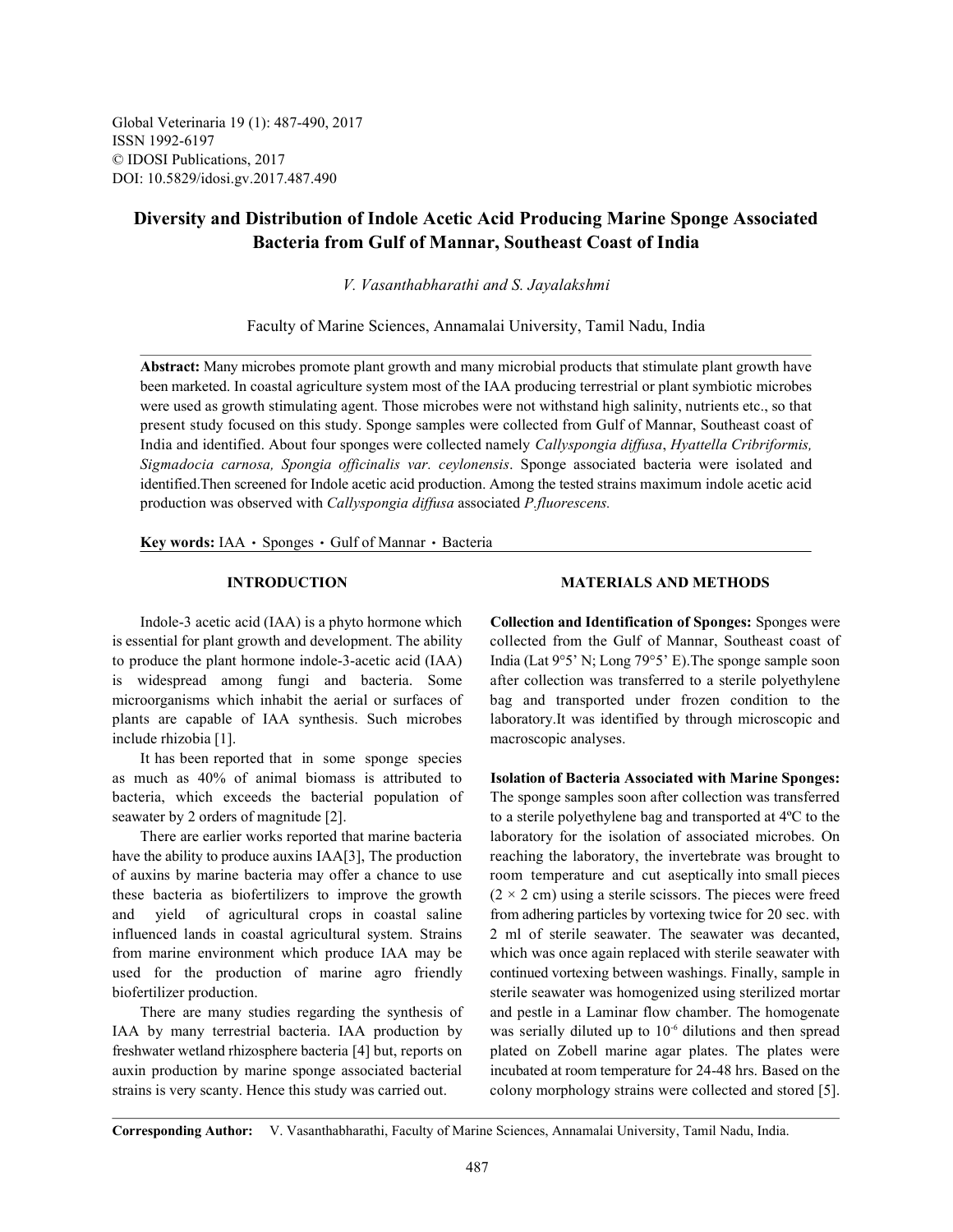associated bacterial strains which were selected based on symbionts from the sponge *Sigmodocia carnosa.*  morphology were identified biochemically. Morphological In the present study most of the bacterial strains characters identified up to the species level by following which were associated with sponges were indole acetic Bergey's manual of determinative bacteriology [6]. acid producers. *Callyspongia diffusa* associated bacterial

**Potential Strain:** Screening was done by using Luria *hydrophila* (0.22 µg/ml), *P. putida (*0.21 µg/ml), *B. subtilis* broth supplemented with L-tryptophan.A loop full of *(*0.13 µg/ml) *B.licheniformis* (0.12 µg/ml), *A.faecalis*(0.11 strains were inoculated in 10 ml of Luria broth µg/ml), *P. aeruginosa* (0.11 µg/ml) (Fig.1). In *Hyattella* supplemented with L-tryptophan containing tubes and *Cribriformis* associated bacteria maximum IAA produced incubated for 72 hrs at 30°C. Then, the cultures were with *B. subtilis* (0.26 µg/ml) followed by *P. putida* (0.21 centrifuged at 10,000 x g for 10 min. and the supernatant µg/ml ), *B.megaterium*(0.2 µg/ml), *C.kutcheri*(0.13 µg/ml) was collected. **B. cereus, L. plantarum (0.1 µg/ml) (Fig.2).** 

One ml of supernatant was allowed to react with 2 ml of Salkowsky reagent (1 ml of  $0.5$  M FeCl<sub>3</sub> in 50 ml of  $35\%$ )  $HCIO<sub>4</sub>$ ) at 30°C for 30 min.,. Pink colour development indicated the presence of IAA [7].

**Estimation of IAA:** The cultures were centrifuged at13000 x g for 10 min. and the supernatant was collected. The presence of IAA was measured in a spectrophotometer by adding 2 ml of Salkowsky reagent to 1 ml of supernatant, incubated for 30 min.The optical density was read at 530 nm. The recorded OD values were plotted in a standard their concentration was calculated.

#### **RESULTS AND DISCUSSIONS**

**Density of Bacteria Associated with Sponges:** The sponges viz., *Callyspongia diffusa*, *Hyattella Cribriformis, Sigmadocia carnosa, Spongia officinalis var. ceylonensis* were analysed for associated bacterial population. In *Callyspongia diffusa* bacterial density was in the range of  $7.68x10^3$ CFU/g to  $1.1 x 10^7$ CFU/g, whereas in the other three species i.e., *Hyattella Cribriformis, Sigmadocia carnosa*, *Spongia officinalis var.* Fig. 2: IAA by *Hyattella cribriformis* associated bacteria *ceylonensis* respectively  $3.13 \times 10^{3}$ CFU/g to  $1.6 \times 10^{7}$ CFU/g,  $6.77 \times 10^{3}$ CFU/g to 1.5 x 10<sup>7</sup>CFU/g, 2.69 x 10<sup>3</sup>CFU/g to 1.4 x In *Sigmadocia carnosa* maximum IAA production *diffusa.* bacteria (Fig.4).

**Identification of Sponge Associated Bacteria:** All Ravikumar *et al*. [12] isolated Cynobacterial

**Screening for Indole Acetic Acid (IAA) Producing** strains *P.fluorescens* (0.41 µg/ml) followed by *A.* strains were produced indole acetic acid. Among the



0 CFU/g were the bacterial density found. Likewise, about was observed with *P. putida*(0.28 µg/ml), *B. pumilis* <sup>7</sup> 10 marine bacterial strains were isolated from the marine (0.24 µg/ml), *B. megaterium, S. marcescens* (0.23 µg/ml), sponge *Callyspongia diffusa* by Kalirajan *et al.* [9]. *B. cereus,P.aeruginosa*(0.21 µg/ml), *L. divergens* (0.14 Krishnan *et al.*[10] got 6.5 x 10<sup>6</sup>cfu/ gm<sup>-2</sup> total  $\mu$ g/ml), *B.brivis(0.12*  $\mu$ g/ml). (Fig.3).Maximum IAA heterotrophic bacteria associated with the sponge, production was observed with *B. subtilis* (0.3 µg/ml) *Stylissa* sp. Boobathy *et al.* [11] extracted the bioactive *B. megaterium, C.glutamicum*(0.28 µg/ml), *E.coli* (0.27 protein from *P.aeruginosa, E.coli*, *V.cholera,* µg/ml) minimum was observed with (*B. brevis* 0.21 µg/ml) *V.heamolyticus* which was associated with *Callyspongia* in *Spongia officinalis var. ceylonensis* associated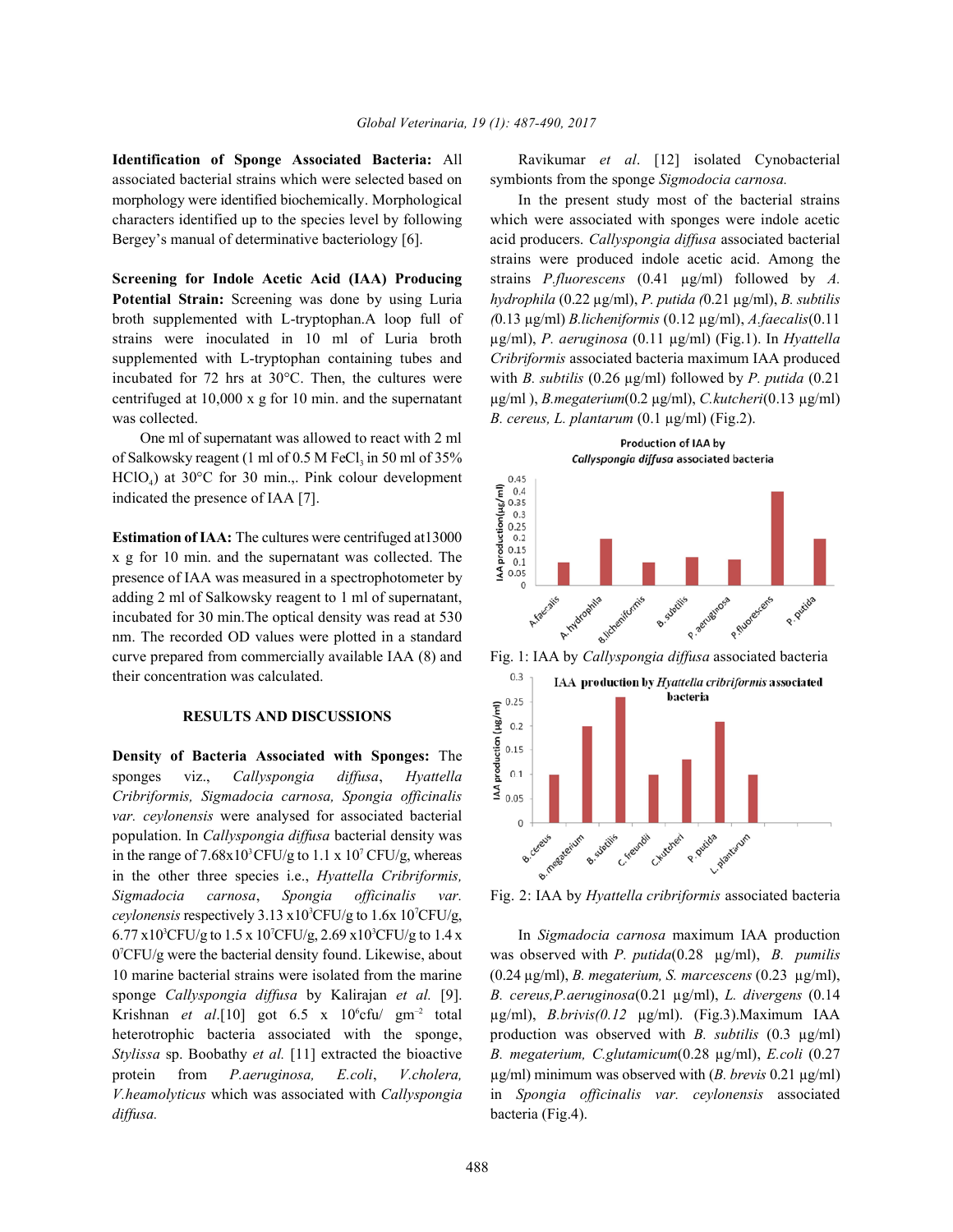

Fig. 4: IAA production by *Spongia officinalis var. ceylonensis* associated bacteria

Among the associated bacteria *P.fluorescens* from *Callyspongia diffusa* is a novel Iaa producer. Sergeeva *et al*.. [13] stated that 83% of the symbiotic isolates tested positive production of auxin-like compounds compared to 38% of the free-living ones, Prabha Devi *et al*. [14] collected the sponge *Halichondria* sp., from the Gujarat coast of the Indo Pacific region and they isolated the *Bacillus* sp. SAB1, extracted indole (1), 3-phenylpropionic acid.

Jayaprakashvel *et al.* [15] studied the IAA production from Halotolerent bacteria associated with rhizospheres of *Sueveda* sp. along the Kelambakkam salterns, Tamil Nadu. The plant growth-promoting rhizobacterial strain *Pseudomonas putida* Rs-198 was isolated from salinized soils from Xinjiang Province produce the IAA [16].

The present study thus proved the potential of the marine sponge associated bacteria has potent to produce indole acetic acid. In future it can be specially used in coastal agricultural system.

## **REFERENCES**

- 1. Jones, J.B., R.E. Summons, B.G. Entsch, C.W. Rolfe, P. Letham and D.S. Letham, 1982. Mass spectrometric identification of indole compounds produced by *Rhizobium* strains. Phytochem., 9: 2029-2036.
- 2. Friedrich, A.B., I. Fischer, P. Proksch, Hacker and U. Hentschel, 2001. Temporal variation of the microbial community associated with the Mediterranean sponge *Aplysina aerophoba*. FEMS Microbiol. Ecol., 38: 105-113.
- 3. Jayaprakashvel, M., P. Thiruchitrambalam, R. Muthezhilan, C. Kaarthikeyan, K. Karthik and A. Jaffar Hussain, 2011. (Plant growth promotion potential of halotolerant bacteria isolated from Kelambakkam Salterns, Tamil Nadu). In: National conference on Marine Explorations of the Natural Bioactive Compounds from the Marine Resources" during Feb 10 and 11th 2011 organized by Department of Marine Science, Bharathidasan University.
- 4. Haida-Alija, L., 2003. (Identification of indole-3-acetic acid producing freshwater wetland rhizosphere bacteria associated with *Juncus effuses*) L. Can. J. Microbiol., 49: 781-787.
- 5. Vasanthabharathi, V. and S. Jayalakshmi, 2012. Bioactive potential of symbiotic bacteria and fungi from marine sponges. Af. J. Biotechnol., 11(29): 7500-7511.
- 6. Buchanan, R.E. and N.E. Gibbons, 1974. In: Bergey's Manual of Bacteriology.  $8<sup>th</sup>$  edition. (Eds) Williams and Wilkins, Baltimore, U.S.A. pp: 93-110.
- 7. Patten, C.L. and B.R. Glick, 1996. Bacterial biosynthesis of indole-3-acetic acid. Can. J. Microbiol., 42: 207-220.
- 8. Khan, Z. and S.L. Doty, 2009. Characterization of bacterial endophytes of sweet potato plants. Plant Soil, 6: 104-107.
- 9. Kalirajan, A., A. Ranjitsingh and J. Appadorai, 2013. Antioxidant potential and biochemical evaluation of metabolites from the marine bacteria *Virgibacillu*s sp. associated with the sponge *Callyspongia diffusa*. Sci. Biol. Med. Org. Phcog. Net., 3: 47-51.
- 10. Krishnan, P., M. Balasubramaniam, S.D. Roy, K. Sarma, R. Hairun and J. Sunder, 2014. Characterization of the antibacterial activity of bacteria associated with *stylissa* sp, a marine sponge. Adv. Anim. Vet. Sci., 2(1): 20-25.